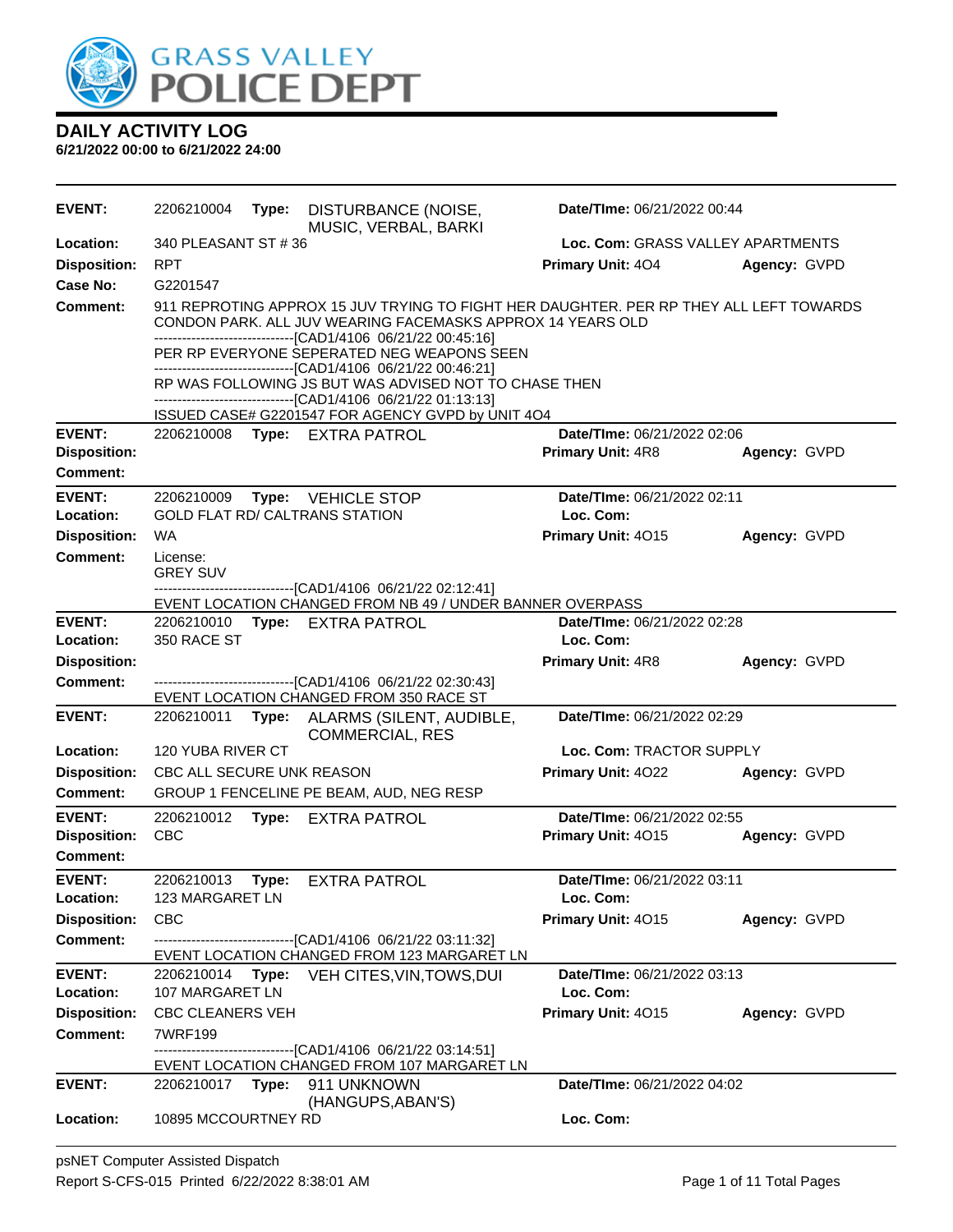

|                            | Disposition: HBD LOG PER 1S6                                                                                                                                                                                                                                                                                                                                               | <b>Primary Unit:</b>                             | Agency: GVPD        |  |  |  |
|----------------------------|----------------------------------------------------------------------------------------------------------------------------------------------------------------------------------------------------------------------------------------------------------------------------------------------------------------------------------------------------------------------------|--------------------------------------------------|---------------------|--|--|--|
| <b>Comment:</b>            | 911 ABANDON<br>--------------------------------[CAD3/3753 06/21/22 04:04:05]<br>EVENT LOCATION CHANGED FROM LAT: 39.20058600 LONG: -121.056772 GRASS VALLEY<br>--------------------------------[CAD3/3753 06/21/22 04:04:13]<br>ACCIDENTAL ON CALL BACK<br>-------------------------------[CAD3/3753 06/21/22 04:05:11]<br>PREVIOUS HISTORY OF 415'S NOT INVOLVING THE RP. |                                                  |                     |  |  |  |
|                            | -------------------------------[CAD1/4106 06/21/22 04:05:46]<br>1S6 ADV                                                                                                                                                                                                                                                                                                    |                                                  |                     |  |  |  |
| <b>EVENT:</b>              | ***** EVENT CLOSED BY CAD1 WITH COMMENT-LOG PER 1S6<br>2206210019    Type: TRESPASS                                                                                                                                                                                                                                                                                        | Date/TIme: 06/21/2022 05:05                      |                     |  |  |  |
| Location:                  | 867 SUTTON WY                                                                                                                                                                                                                                                                                                                                                              | Loc. Com: SAFEWAY                                |                     |  |  |  |
| <b>Disposition:</b>        | GOA SUBJ LEFT EMPLOYEE NOT REQ ASSISTANCE                                                                                                                                                                                                                                                                                                                                  | Primary Unit: 4022                               | <b>Agency: GVPD</b> |  |  |  |
| <b>Comment:</b>            | RP REPORTS MALE TRANSIENT INSIDE THE CLOSED STORE. LSW WHI BALL CAP. SUBJ IS CURRENTLY IN<br>THE BATHROOM.                                                                                                                                                                                                                                                                 |                                                  |                     |  |  |  |
| <b>EVENT:</b>              | 2206210022 Type:<br>911 UNKNOWN<br>(HANGUPS, ABAN'S)                                                                                                                                                                                                                                                                                                                       | Date/TIme: 06/21/2022 06:04                      |                     |  |  |  |
| Location:                  | 402 S AUBURN ST                                                                                                                                                                                                                                                                                                                                                            | Loc. Com: LANG, FRANK MD                         |                     |  |  |  |
| <b>Disposition:</b>        | <b>HBD</b>                                                                                                                                                                                                                                                                                                                                                                 | <b>Primary Unit:</b>                             | Agency: GVPD        |  |  |  |
| <b>Comment:</b>            | 911 ABAN                                                                                                                                                                                                                                                                                                                                                                   |                                                  |                     |  |  |  |
|                            | -------------------------------[CAD1/4106_06/21/22 06:05:12]<br>NEG HIST W NUM                                                                                                                                                                                                                                                                                             |                                                  |                     |  |  |  |
|                            | -------------------------------[CAD1/4106 06/21/22 06:05:42]<br>EVENT LOCATION CHANGED FROM LAT: 39.21920100 LONG: -121.052352 GRASS VALLEY<br>***** EVENT CLOSED BY CAD1                                                                                                                                                                                                  |                                                  |                     |  |  |  |
| <b>EVENT:</b><br>Location: | 2206210023 Type: WELFARE CHECK<br>867 SUTTON WY                                                                                                                                                                                                                                                                                                                            | Date/TIme: 06/21/2022 06:16<br>Loc. Com: SAFEWAY |                     |  |  |  |
| <b>Disposition:</b>        | <b>CBC MOVING ALONG</b>                                                                                                                                                                                                                                                                                                                                                    | <b>Primary Unit: 4022 Agency: GVPD</b>           |                     |  |  |  |
| <b>Comment:</b>            | MALE SUBJ SLEEPING ON THE GROUND WITH HIS PANTS DOWN, HE IS BEHIND THE BRICK WALL ON THE<br>STARBUCKS SIDE. HE IS MOVING BUT NOT RESPONDING TO THE RP.                                                                                                                                                                                                                     |                                                  |                     |  |  |  |
| <b>EVENT:</b>              | 2206210025<br>Type: ALARMS (SILENT, AUDIBLE,<br><b>COMMERCIAL, RES</b>                                                                                                                                                                                                                                                                                                     | Date/TIme: 06/21/2022 06:45                      |                     |  |  |  |
| Location:                  | 214 MILL ST                                                                                                                                                                                                                                                                                                                                                                | Loc. Com: WELLS FARGO                            |                     |  |  |  |
| <b>Disposition:</b>        | <b>CNOP</b>                                                                                                                                                                                                                                                                                                                                                                | <b>Primary Unit: 4K19</b>                        | Agency: GVPD        |  |  |  |
| <b>Comment:</b>            | EAST LOBBY MOTION, AUD, NEG RESP                                                                                                                                                                                                                                                                                                                                           |                                                  |                     |  |  |  |
|                            | -------------------------------[CAD2/3980 06/21/22 06:46:55]<br>404 ADVISED                                                                                                                                                                                                                                                                                                |                                                  |                     |  |  |  |
|                            | -------------------------------[CAD2/3980 06/21/22 06:47:45]                                                                                                                                                                                                                                                                                                               |                                                  |                     |  |  |  |
|                            | CANCEL PER ALARM                                                                                                                                                                                                                                                                                                                                                           |                                                  |                     |  |  |  |
| <b>EVENT:</b><br>Location: | 2206210028<br>Type:<br><b>TRESPASS</b><br>639 WHITING ST # 9                                                                                                                                                                                                                                                                                                               | Date/TIme: 06/21/2022 07:07<br>Loc. Com:         |                     |  |  |  |
| <b>Disposition:</b>        | CNOP RP CANCELLED                                                                                                                                                                                                                                                                                                                                                          | <b>Primary Unit:</b>                             | Agency: GVPD        |  |  |  |
| <b>Comment:</b>            | 911 CALLER RPTG FRIENDS SHOWED UP AT HER HOUSE TO SE HER PHONE AND NOW SHE WANTS THEM                                                                                                                                                                                                                                                                                      |                                                  |                     |  |  |  |
|                            | TO LEAVE AND THEY ARE NOT. WHILE LL RP ADV SUS LEFT. NEG LE NEED<br>***** EVENT CLOSED BY CAD1 WITH COMMENT-RP CANCELLED                                                                                                                                                                                                                                                   |                                                  |                     |  |  |  |
| <b>EVENT:</b>              | 2206210029<br>Type:<br>THEFT (GRAND, PETTY, FROM<br><b>MERCHANT)</b>                                                                                                                                                                                                                                                                                                       | Date/TIme: 06/21/2022 07:19                      |                     |  |  |  |
| Location:                  | 2075 NEVADA CITY HY                                                                                                                                                                                                                                                                                                                                                        | Loc. Com: LUMBERJACKS 530 477 8900               |                     |  |  |  |
| <b>Disposition:</b>        | <b>HBD</b>                                                                                                                                                                                                                                                                                                                                                                 | <b>Primary Unit:</b>                             | Agency: GVPD        |  |  |  |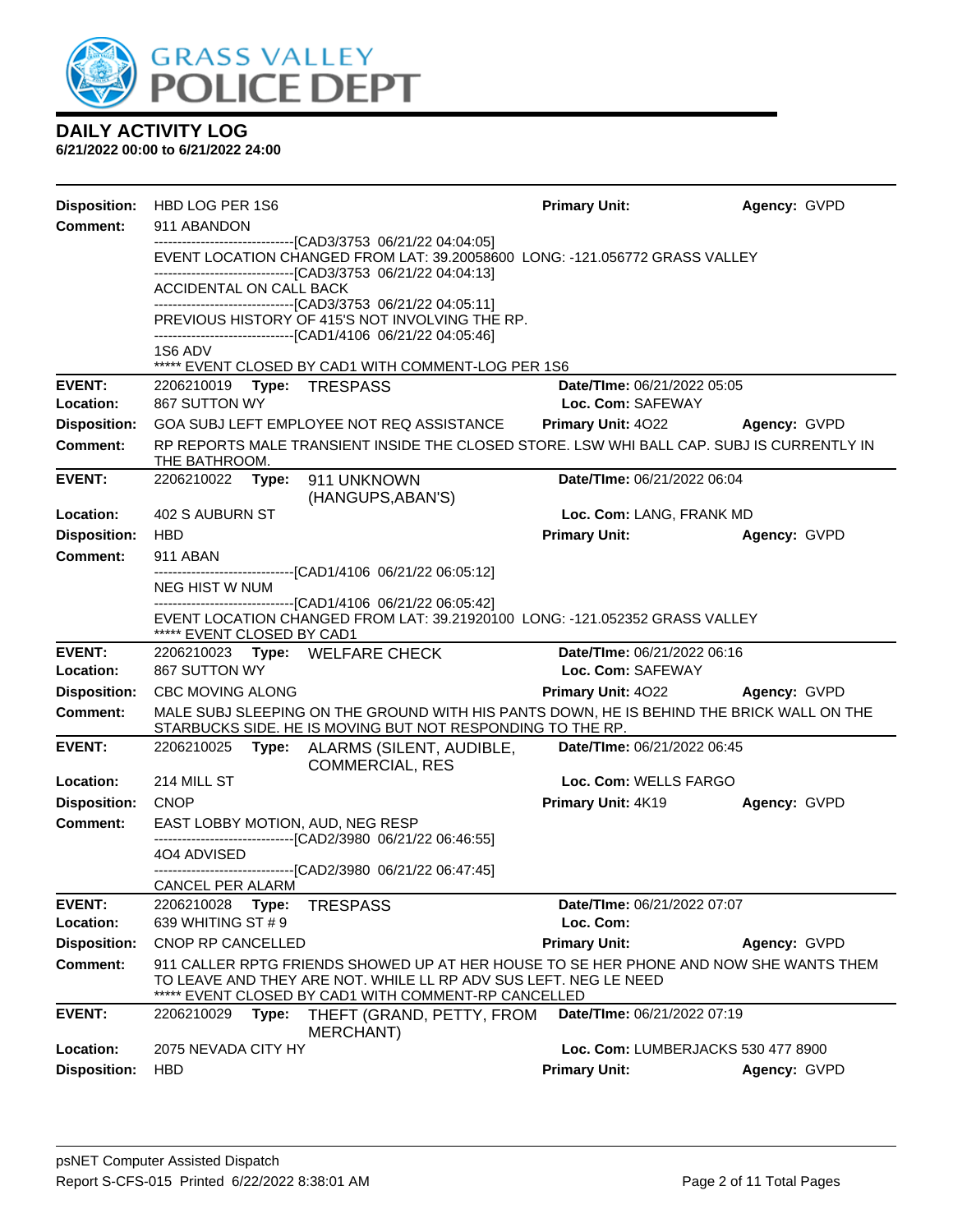

#### **6/21/2022 00:00 to 6/21/2022 24:00**

| <b>Comment:</b>            |                                 |       | RP REQ PERSONAL CONTACT POSS REF STOLEN ITEMS. RP STATED XRAY SU WAS CARRYING A FIREARM<br>BUT WHEN ASKED TO CONFIRM HE RECANTED. RP DOES NOT HAVE PHONE.                                                                 |                                                             |              |
|----------------------------|---------------------------------|-------|---------------------------------------------------------------------------------------------------------------------------------------------------------------------------------------------------------------------------|-------------------------------------------------------------|--------------|
|                            |                                 |       | -------------------------------[CAD2/3980 06/21/22 07:47:39]                                                                                                                                                              |                                                             |              |
|                            | VOICED TO GV BEAT 3             |       | -------------------------------[CAD2/3980 06/21/22 07:47:50]                                                                                                                                                              |                                                             |              |
|                            | 409 REVIEWING                   |       |                                                                                                                                                                                                                           |                                                             |              |
|                            | 409/LOG WILL RUN INTO HIM LATER |       | --------------------------------[CAD2/3980 06/21/22 07:50:34]                                                                                                                                                             |                                                             |              |
|                            | ***** EVENT CLOSED BY CAD2      |       |                                                                                                                                                                                                                           |                                                             |              |
| <b>EVENT:</b>              |                                 |       | 2206210032 Type: PROPERTY LOST OR FOUND                                                                                                                                                                                   | Date/TIme: 06/21/2022 08:03                                 |              |
| Location:                  | ARCADIA DR/CYPRESS HILL DR      |       |                                                                                                                                                                                                                           | Loc. Com: LEFT ON ARCADIA OTHER SIDE OF<br><b>MAILBOXES</b> |              |
| <b>Disposition:</b>        | <b>CBC</b>                      |       |                                                                                                                                                                                                                           | Primary Unit: 4K19                                          | Agency: GVPD |
| <b>Comment:</b>            |                                 |       | RP RPTG THERE IS A PILL BOTTLE UNDER THE TREE NEXT TO WHAT LOOKS LIKE ITEMS FROM SOMEONE<br>CAMPING. RP IS CONCERNED A CHILD/TEENAGER COULD GET A HOLD OF IT.<br>-------------------------------[4K19/MDT 06/21/22 08:36] |                                                             |              |
|                            |                                 |       | NO PILLS INSIDE BOTTLE. WILL ADVISE HOMEOWNERS OF POSSIBLE CAMPING ISSUE.                                                                                                                                                 |                                                             |              |
| <b>EVENT:</b>              |                                 |       | 2206210033 Type: TRAFFIC ACCIDENT                                                                                                                                                                                         | Date/TIme: 06/21/2022 08:25                                 |              |
| Location:                  | 174 STATE/PARTRIDGE RD          |       |                                                                                                                                                                                                                           | Loc. Com:                                                   |              |
| <b>Disposition:</b>        | <b>RPT</b>                      |       |                                                                                                                                                                                                                           | <b>Primary Unit: 409</b>                                    | Agency: GVPD |
| Case No:                   | G2201548                        |       |                                                                                                                                                                                                                           |                                                             |              |
| Comment:                   | START.                          |       | CALLER WAS IN A TA A MONTH AGO AT ABOVE LOCATION, INSURANCE IS REQ A REPT NOW, 10-21 TO                                                                                                                                   |                                                             |              |
|                            |                                 |       | -------------------------------[CAD2/3980 06/21/22 09:22:30]<br>ISSUED CASE# G2201548 FOR AGENCY GVPD by UNIT 4O9                                                                                                         |                                                             |              |
| <b>EVENT:</b>              | 2206210035                      | Type: | <b>DISTURBANCE (NOISE,</b><br>MUSIC, VERBAL, BARKI                                                                                                                                                                        | Date/TIme: 06/21/2022 08:34                                 |              |
| Location:                  | 639 WHITING ST                  |       |                                                                                                                                                                                                                           | Loc. Com: WAGON HO MOBILE TERRACE                           |              |
| <b>Disposition:</b>        | UTL                             |       |                                                                                                                                                                                                                           | Primary Unit: 409                                           | Agency: GVPD |
| <b>Comment:</b>            | IT.                             |       | 911 CALLER RPTING XRAY, IN THE PARKING AREA, YELLING FOR HELP.<br>UNKN WHATS GOING ON, WFA WITH DREDS, STANDING NEXT TO A SILVER SMALLER CAR W/ A BLK DOG IN                                                              |                                                             |              |
| <b>EVENT:</b>              | 2206210044                      | Type: | ANIMALS (ABUSE, LOOSE,<br>FOUND, INJURED)                                                                                                                                                                                 | Date/TIme: 06/21/2022 09:18                                 |              |
| Location:                  | 130 W BERRYHILL DR              |       |                                                                                                                                                                                                                           | Loc. Com: SOUTH YUBA CLUB                                   |              |
| <b>Disposition:</b>        |                                 |       | CBC AUTOMATIC AIR IS SET/66 IN VEH                                                                                                                                                                                        | <b>Primary Unit: 4Z32 Agency: GVPD</b>                      |              |
| <b>Comment:</b>            |                                 |       | 911 CALLER RPTING A DOG INSIDE A RED TESLA, ALL WINDOWS UP, DOG IS BARKING BUT UNKN IF IN<br>DISTRESS LIC: RDRCKT. UNKN HOW LONG THE VEH HAS BEEN THERE.<br>-------------------------[CAD2/3980_06/21/22_09:25:09]        |                                                             |              |
|                            | 4Z32 ADVISED                    |       |                                                                                                                                                                                                                           |                                                             |              |
| <b>EVENT:</b>              | 2206210047                      | Type: | SUSPICIOUS CIRCUMSTANCE<br>(VEHICLE, PERSON                                                                                                                                                                               | Date/TIme: 06/21/2022 09:28                                 |              |
| Location:                  | 324 IDAHO MARYLAND RD           |       |                                                                                                                                                                                                                           | Loc. Com: SIERRA TIMBERLINE                                 |              |
| <b>Disposition:</b>        | <b>CBC</b>                      |       |                                                                                                                                                                                                                           | Primary Unit: 409                                           | Agency: GVPD |
| <b>Comment:</b>            |                                 |       | RP RPTG VIDEO FOOTAGE OF SU WHO LEFT STOLEN ITEMS ON PROPERTY. REQ PICKUP OF ITEMS.                                                                                                                                       |                                                             |              |
| <b>EVENT:</b><br>Location: | 2206210049<br>578 PARTRIDGE RD  | Type: | <b>FOLLOWUP</b>                                                                                                                                                                                                           | Date/TIme: 06/21/2022 09:29<br>Loc. Com:                    |              |
| <b>Disposition:</b>        | <b>CBC</b>                      |       |                                                                                                                                                                                                                           | Primary Unit: 409                                           | Agency: GVPD |
| <b>Comment:</b>            |                                 |       | -------------------------------[CAD2/3980 06/21/22 09:30:34]                                                                                                                                                              |                                                             |              |
|                            |                                 |       | EVENT LOCATION CHANGED FROM 578 PARTRIDGE RD.                                                                                                                                                                             |                                                             |              |
| <b>EVENT:</b>              | 2206210050 Type:                |       | <b>SUSPICIOUS CIRCUMSTANCE</b><br>(VEHICLE, PERSON                                                                                                                                                                        | Date/TIme: 06/21/2022 09:32                                 |              |
| Location:                  | 261 HUGHES RD                   |       |                                                                                                                                                                                                                           | Loc. Com:                                                   |              |

psNET Computer Assisted Dispatch Report S-CFS-015 Printed 6/22/2022 8:38:01 AM Page 3 of 11 Total Pages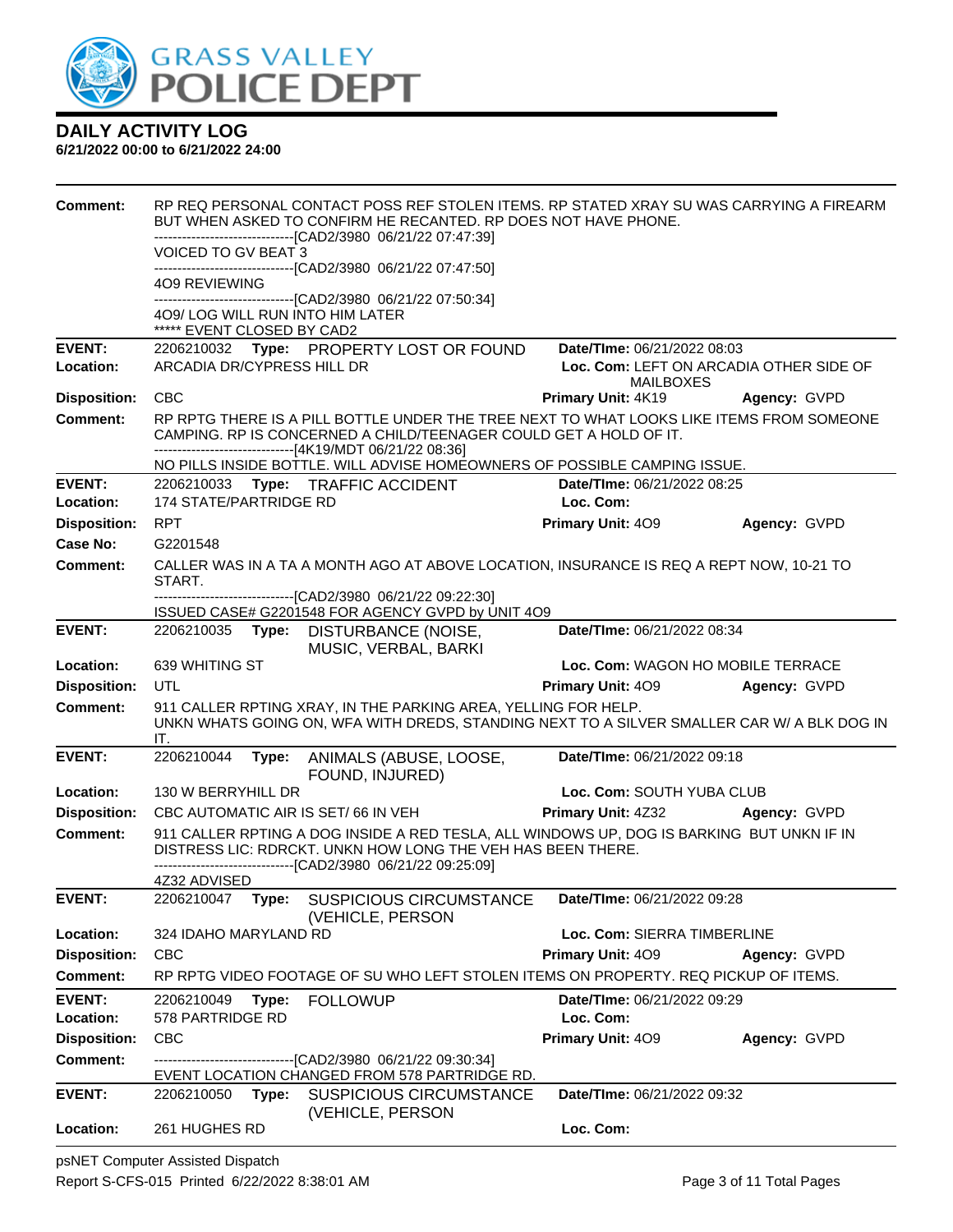

| <b>Disposition:</b>        | <b>CBC RP REQ EXTRA PATROL</b>                                                                                                                                                                                                                                    |                                                                                                                                                                                                       | Primary Unit: 4K19                                  | Agency: GVPD                           |
|----------------------------|-------------------------------------------------------------------------------------------------------------------------------------------------------------------------------------------------------------------------------------------------------------------|-------------------------------------------------------------------------------------------------------------------------------------------------------------------------------------------------------|-----------------------------------------------------|----------------------------------------|
| Comment:                   |                                                                                                                                                                                                                                                                   | RP REQ 10-21 REF STRANGE ACTIVITY AT NIGHT AT LISTED.                                                                                                                                                 |                                                     |                                        |
| <b>EVENT:</b><br>Location: | 2206210056<br><b>GVPD</b>                                                                                                                                                                                                                                         | Type: ALL OTHERS                                                                                                                                                                                      | Date/TIme: 06/21/2022 09:38<br>Loc. Com:            |                                        |
| <b>Disposition:</b>        | GOA                                                                                                                                                                                                                                                               |                                                                                                                                                                                                       | Primary Unit: 4D16                                  | Agency: GVPD                           |
| <b>Comment:</b>            | <b>ELDER ABUSE</b>                                                                                                                                                                                                                                                |                                                                                                                                                                                                       |                                                     |                                        |
| <b>EVENT:</b>              | 2206210059<br>Type:                                                                                                                                                                                                                                               | DISTURBANCE (NOISE,<br>MUSIC, VERBAL, BARKI                                                                                                                                                           | Date/TIme: 06/21/2022 09:42                         |                                        |
| Location:                  | 368 SUTTON WY                                                                                                                                                                                                                                                     |                                                                                                                                                                                                       |                                                     | Loc. Com: TWD THE FRONT OF APT COMPLEX |
| <b>Disposition:</b>        | <b>CNOP</b>                                                                                                                                                                                                                                                       |                                                                                                                                                                                                       | <b>Primary Unit:</b>                                | Agency: GVPD                           |
| <b>Comment:</b>            | ***** EVENT CLOSED BY CAD1                                                                                                                                                                                                                                        | 911 MANAGER ADV RP TO CALL FOR LE ASSITANCE GETTING XRAY WHO IS CAUSING 415 OFF THE<br>PROPERTY. WHILE LL MANAGER WAS ABLE TO REMOVE XRAY. NEG LE NEED                                                |                                                     |                                        |
| <b>EVENT:</b>              | 2206210068 Type: FOLLOWUP                                                                                                                                                                                                                                         |                                                                                                                                                                                                       | Date/TIme: 06/21/2022 10:26                         |                                        |
| Location:                  | 125 SPRINGHILL DR                                                                                                                                                                                                                                                 |                                                                                                                                                                                                       | Loc. Com: J&M OFFROAD                               |                                        |
| <b>Disposition:</b>        | CBC PROPERTY RETURNED FROM 47                                                                                                                                                                                                                                     |                                                                                                                                                                                                       | Primary Unit: 409                                   | Agency: GVPD                           |
| <b>Comment:</b>            | C4                                                                                                                                                                                                                                                                | ------------------[CAD1/4074_06/21/22 10:26:48]<br>EVENT LOCATION CHANGED FROM J M OFFROAD                                                                                                            |                                                     |                                        |
| <b>EVENT:</b>              |                                                                                                                                                                                                                                                                   | 2206210069 Type: PROPERTY LOST OR FOUND                                                                                                                                                               | Date/TIme: 06/21/2022 10:29                         |                                        |
| Location:                  | 276 GATES PL                                                                                                                                                                                                                                                      |                                                                                                                                                                                                       | Loc. Com: SPIRIT CENTER                             |                                        |
| <b>Disposition:</b>        | <b>RPT</b>                                                                                                                                                                                                                                                        |                                                                                                                                                                                                       | Primary Unit: 4K19                                  | Agency: GVPD                           |
| Case No:                   | G2201549                                                                                                                                                                                                                                                          |                                                                                                                                                                                                       |                                                     |                                        |
| <b>Comment:</b>            | RP HAS A FOUND PURSE, DISPATCH UNABLE TO UNDERSTAND RP TO GET A LOCATION WHERE HE FOUND<br>IT. RP STANDING BY WITH THE PROPERTY FOR PICK UP<br>-------------------------------[CAD1/4074 06/21/22 11:10:57]<br>ISSUED CASE# G2201549 FOR AGENCY GVPD by UNIT 4K19 |                                                                                                                                                                                                       |                                                     |                                        |
| <b>EVENT:</b>              |                                                                                                                                                                                                                                                                   | 2206210072 Type: 911 UNKNOWN<br>(HANGUPS, ABAN'S)                                                                                                                                                     | Date/TIme: 06/21/2022 10:38                         |                                        |
| Location:                  | 10791 EA EMPIRE ST                                                                                                                                                                                                                                                |                                                                                                                                                                                                       | Loc. Com: EMPIRE MINE STATE PARK                    |                                        |
| <b>Disposition:</b>        | <b>HBD</b>                                                                                                                                                                                                                                                        |                                                                                                                                                                                                       | <b>Primary Unit:</b>                                | Agency: GVPD                           |
| <b>Comment:</b>            |                                                                                                                                                                                                                                                                   | ON CB, ACCIDENTAL, EVERYTHING C4<br>-------------------------------[CAD3/4132_06/21/22_10:39:28]                                                                                                      |                                                     |                                        |
|                            | LEFT VM ON CB.                                                                                                                                                                                                                                                    |                                                                                                                                                                                                       |                                                     |                                        |
|                            | ADDITIONAL 911 CALL, SAME HEARD.                                                                                                                                                                                                                                  | --------------------------[CAD3/4132 06/21/22 10:40:26]<br>--------------------------------[CAD3/4132 06/21/22 10:42:13]                                                                              |                                                     |                                        |
|                            | ***** EVENT CLOSED BY CAD3                                                                                                                                                                                                                                        | EVENT LOCATION CHANGED FROM LAT: 39.20916900 LONG: -121.057502 GRASS VALLEY                                                                                                                           |                                                     |                                        |
| <b>EVENT:</b><br>Location: | 327 RACE ST                                                                                                                                                                                                                                                       | 2206210073 Type: SERVICE, CIVIL, SUBPOENA                                                                                                                                                             | Date/TIme: 06/21/2022 10:39<br>Loc. Com:            |                                        |
| <b>Disposition:</b>        | <b>GS</b>                                                                                                                                                                                                                                                         |                                                                                                                                                                                                       | Primary Unit: 4V67                                  | Agency: GVPD                           |
| <b>Comment:</b>            |                                                                                                                                                                                                                                                                   | --------------------------------[CAD2/3980 06/21/22 10:39:48]<br>EVENT LOCATION CHANGED FROM 327 RACE ST                                                                                              |                                                     |                                        |
| <b>EVENT:</b>              |                                                                                                                                                                                                                                                                   | 2206210079 Type: PROPERTY LOST OR FOUND                                                                                                                                                               | Date/TIme: 06/21/2022 10:58                         |                                        |
| Location:                  | 155 GLASSON WY                                                                                                                                                                                                                                                    |                                                                                                                                                                                                       | Loc. Com: SIERRA NEVADA MEMORIAL<br><b>HOSPITAL</b> |                                        |
| <b>Disposition:</b>        | <b>PEN</b>                                                                                                                                                                                                                                                        |                                                                                                                                                                                                       | Primary Unit: 4D16                                  | Agency: GVPD                           |
| <b>Comment:</b>            |                                                                                                                                                                                                                                                                   | RP REQ TO MAKE RPT FOR MISPLACED CA LICENSE, REQ A 10-21 TO START.<br>----------------------[4D16/MDT 06/21/22 11:22]<br>ATTEMPTED 10-21. STRAIGHT TO VOICEMAIL. WILL TAKE REPORT WHEN RP CALLS BACK. |                                                     |                                        |
|                            |                                                                                                                                                                                                                                                                   |                                                                                                                                                                                                       |                                                     |                                        |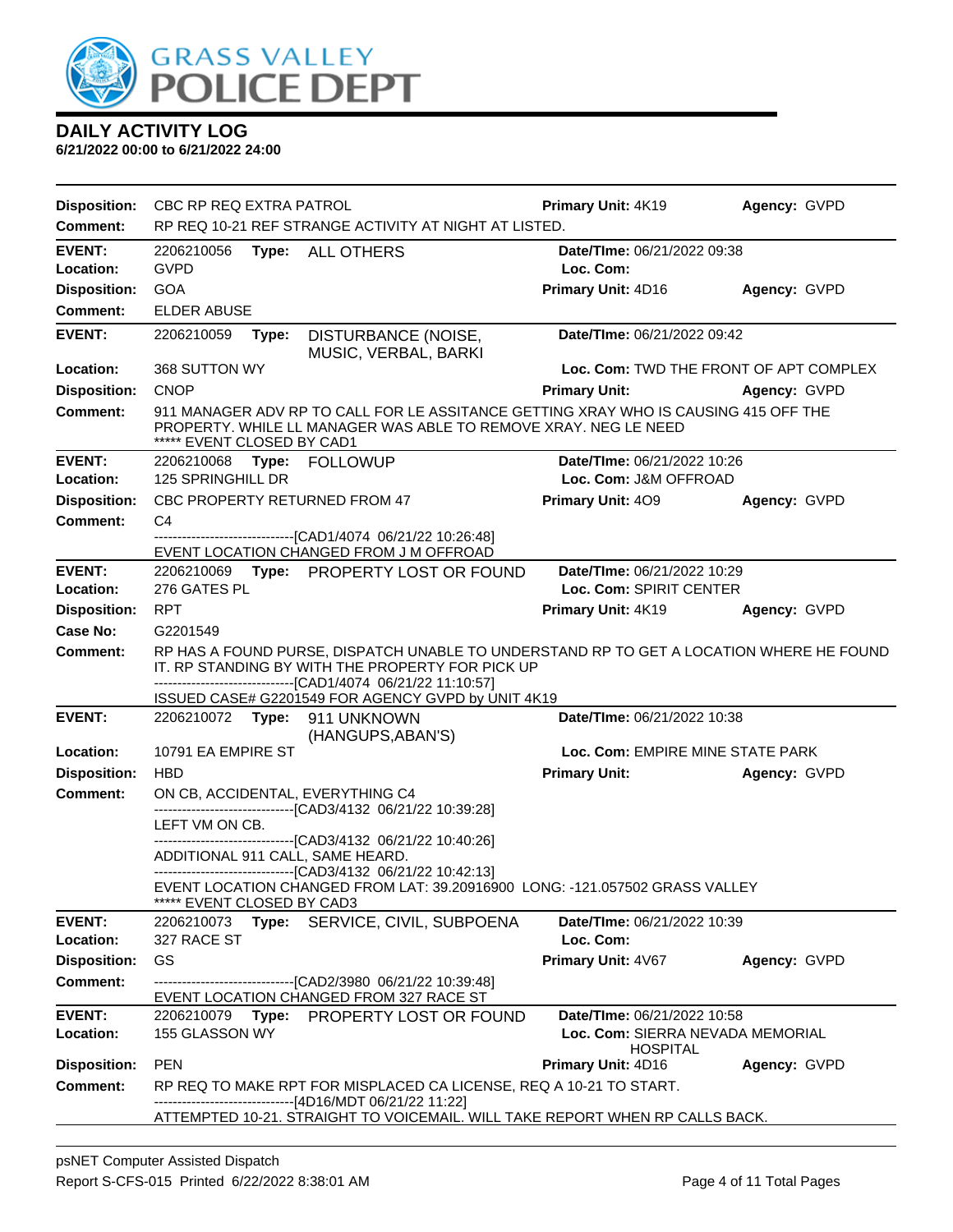

| <b>EVENT:</b>       | 2206210082                                                         | Type: DISTURBANCE (NOISE,<br>MUSIC, VERBAL, BARKI                                                                                                                                      | Date/TIme: 06/21/2022 11:05                                                                                                                                                         |                                          |
|---------------------|--------------------------------------------------------------------|----------------------------------------------------------------------------------------------------------------------------------------------------------------------------------------|-------------------------------------------------------------------------------------------------------------------------------------------------------------------------------------|------------------------------------------|
| Location:           | 115 UNION JACK ST #49                                              |                                                                                                                                                                                        | Loc. Com:                                                                                                                                                                           |                                          |
| <b>Disposition:</b> | <b>CBC MEEDIATED</b>                                               |                                                                                                                                                                                        | <b>Primary Unit: 409</b>                                                                                                                                                            | Agency: GVPD                             |
| <b>Comment:</b>     | OFFICE.                                                            |                                                                                                                                                                                        | RP WAS JUST IN A 415V WITH ONE OF THE RESIDENTS BECAUSE SHE TOLD THEM THEIR DOG IS NOT<br>ALLOWED ON THE PROPERTY. RP REQG ASSISTANCE REMOVING SUBJS, RP WILL BE STANDING BY IN THE |                                          |
|                     |                                                                    | -------------------------------[CAD2/3980_06/21/22 11:06:53]<br>SUBJS ASSOCIATED WITH A RED TRUCK PARKED INF THE APT<br>---------------------------------[CAD2/3980 06/21/22 11:07:58] | RP KNOWS THE RESIDENT DOES OWN FIREARMS AND THE SUBJS POSS ARE IN POSSESSION OF THEM.                                                                                               |                                          |
|                     |                                                                    |                                                                                                                                                                                        | AT LEAST 3 SUBJS CURRENTLY IN THE APT PACKING IT UP AND ATTEMPTING TO MOVE OUT                                                                                                      |                                          |
| <b>EVENT:</b>       |                                                                    | 2206210085 Type: DRUGS (ANY NARCOTIC<br><b>RELATED OFFENSE)</b>                                                                                                                        | Date/TIme: 06/21/2022 11:08                                                                                                                                                         |                                          |
| Location:           | 804 SUTTON WY                                                      |                                                                                                                                                                                        | Loc. Com: BANK OF AMERICA                                                                                                                                                           |                                          |
| <b>Disposition:</b> | CBC 98T                                                            |                                                                                                                                                                                        | Primary Unit: 4K19                                                                                                                                                                  | Agency: GVPD                             |
| <b>Comment:</b>     | HAS A CRACK PIPE.                                                  |                                                                                                                                                                                        | RP RTG A TRANSIENT, SLEEPING AT THE BACK SIDE OF THE BANK, RP REQ HE BE MOVED ALONG, ALSO                                                                                           |                                          |
| <b>EVENT:</b>       |                                                                    | 2206210086 Type: FOLLOWUP                                                                                                                                                              | Date/TIme: 06/21/2022 11:09                                                                                                                                                         |                                          |
| Location:           | BUENA VISTA ST/WINCHESTER ST                                       |                                                                                                                                                                                        | Loc. Com:                                                                                                                                                                           |                                          |
| <b>Disposition:</b> | <b>CBC</b>                                                         |                                                                                                                                                                                        | Primary Unit: 4K19                                                                                                                                                                  | Agency: GVPD                             |
| <b>Comment:</b>     |                                                                    | RP REQG 1021 REGARDING EVENT 2206200150                                                                                                                                                |                                                                                                                                                                                     |                                          |
| <b>EVENT:</b>       | 2206210090                                                         | Type: 911 UNKNOWN<br>(HANGUPS, ABAN'S)                                                                                                                                                 | Date/TIme: 06/21/2022 11:22                                                                                                                                                         |                                          |
| Location:           | 290 SIERRA COLLEGE DR                                              |                                                                                                                                                                                        | Loc. Com: BRIAR PATCH                                                                                                                                                               |                                          |
| <b>Disposition:</b> | <b>HBD</b>                                                         |                                                                                                                                                                                        | <b>Primary Unit:</b>                                                                                                                                                                | Agency: GVPD                             |
| Comment:            | 911 ABANDON<br>***** EVENT CLOSED BY CAD1<br><b>EVERYTHING C4.</b> | ON CB, EMPLOYEE CHECKING THE STORE TO MAKE SURE EVERYONE IS C4.<br>-------------------------------[CAD3/4132 06/21/22 11:24:24]                                                        |                                                                                                                                                                                     |                                          |
| <b>EVENT:</b>       |                                                                    | 2206210102 Type: VEHICLE STOP                                                                                                                                                          | Date/TIme: 06/21/2022 11:57                                                                                                                                                         |                                          |
| Location:           | MILL ST/20 RAMP                                                    |                                                                                                                                                                                        | Loc. Com: MILL OFF RAMP                                                                                                                                                             |                                          |
| <b>Disposition:</b> | <b>WA</b>                                                          |                                                                                                                                                                                        | Primary Unit: 4K19                                                                                                                                                                  | Agency: GVPD                             |
| <b>Comment:</b>     | License: 5UUJ200                                                   |                                                                                                                                                                                        |                                                                                                                                                                                     |                                          |
|                     |                                                                    | -------------------------------[CAD1/4074_06/21/22 11:58:16]<br>EVENT LOCATION CHANGED FROM WB 20 MILL OFF                                                                             |                                                                                                                                                                                     |                                          |
| <b>EVENT:</b>       |                                                                    | 2206210110 Type: ALL OTHERS                                                                                                                                                            | Date/TIme: 06/21/2022 12:31                                                                                                                                                         |                                          |
| Location:           | 129 S AUBURN ST                                                    |                                                                                                                                                                                        |                                                                                                                                                                                     | Loc. Com: GRASS VALLEY POLICE DEPARTMENT |
| <b>Disposition:</b> |                                                                    |                                                                                                                                                                                        | <b>Primary Unit: 4D7</b>                                                                                                                                                            | Agency: GVPD                             |
| <b>Comment:</b>     | ADVISED RETIRED SAC PD CAPT.                                       |                                                                                                                                                                                        | CALLER REQ TO SPEAK W/ A DETECTIVE REGARDING ELDER ABUSE AT A FACILTY. IS IN THE LOBBY. RP                                                                                          |                                          |
|                     | PER 4S3 SRU TO HANDLE                                              | -------------------------------[CAD1/4074 06/21/22 12:48:09]                                                                                                                           |                                                                                                                                                                                     |                                          |
| <b>EVENT:</b>       |                                                                    | 2206210116 Type: ALL OTHERS                                                                                                                                                            | Date/TIme: 06/21/2022 12:48                                                                                                                                                         |                                          |
| Location:           | TRI COUNTIES                                                       |                                                                                                                                                                                        | Loc. Com:                                                                                                                                                                           |                                          |
| <b>Disposition:</b> | MERGED 2206210117                                                  |                                                                                                                                                                                        | Primary Unit: 4024                                                                                                                                                                  | Agency: GVPD                             |
| <b>Comment:</b>     |                                                                    | ***** EVENT CLOSED BY CAD2 WITH COMMENT-2206210117                                                                                                                                     |                                                                                                                                                                                     |                                          |
| <b>EVENT:</b>       |                                                                    | 2206210117 Type: VEHICLE STOP                                                                                                                                                          | Date/TIme: 06/21/2022 12:49                                                                                                                                                         |                                          |
| Location:           | 305 NEAL ST                                                        |                                                                                                                                                                                        | Loc. Com: TRI COUNTIES BANK                                                                                                                                                         |                                          |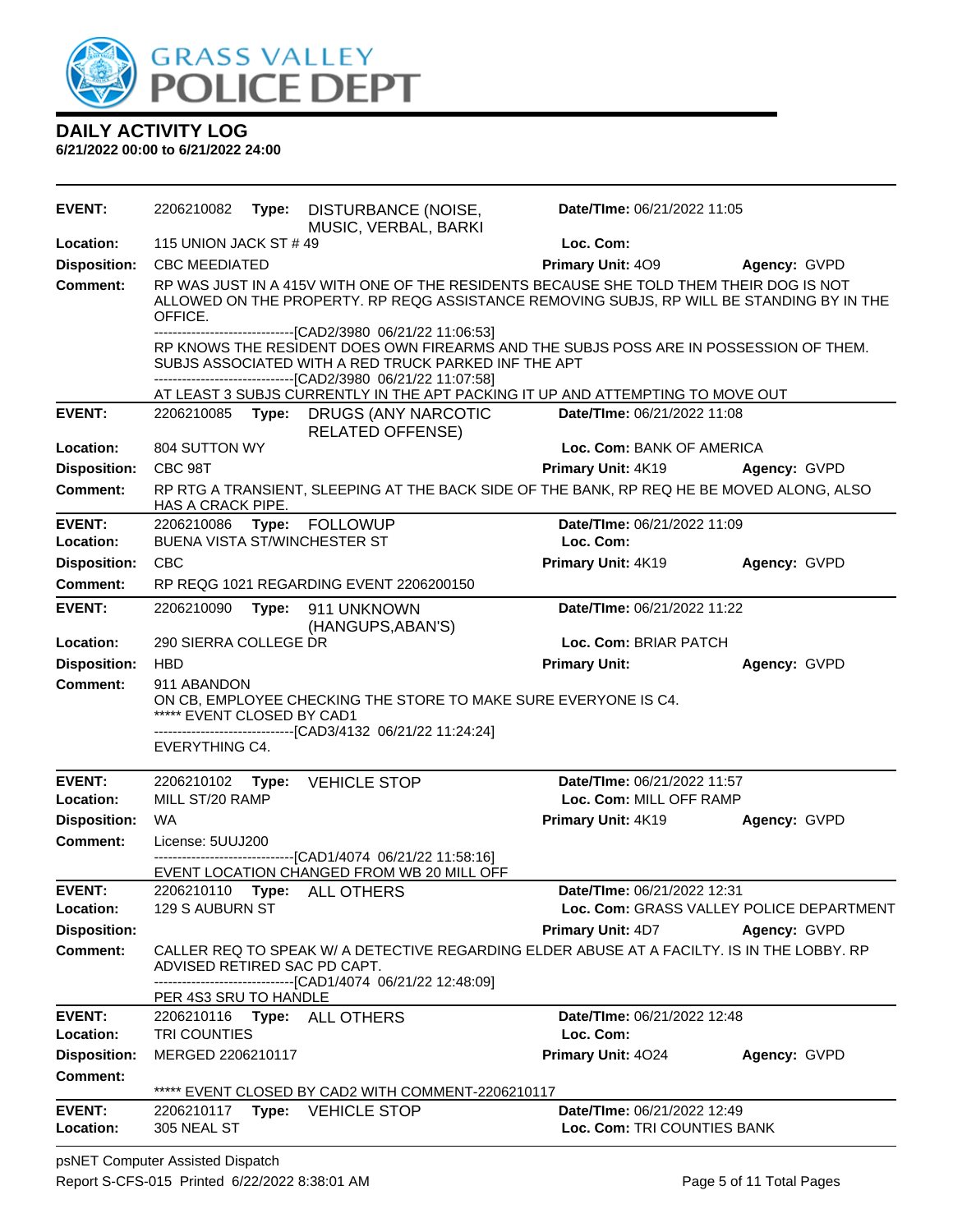

| Disposition: ARA 11370     |                                                                                                                                              |                                                                                                                                                      | <b>Primary Unit: 4D13</b>                                     | Agency: GVPD        |  |  |  |
|----------------------------|----------------------------------------------------------------------------------------------------------------------------------------------|------------------------------------------------------------------------------------------------------------------------------------------------------|---------------------------------------------------------------|---------------------|--|--|--|
| Case No:                   | G2201550                                                                                                                                     |                                                                                                                                                      |                                                               |                     |  |  |  |
| Comment:                   | License: 23R7928 State: CA Type: MC<br>MERGED 2206210116 TYPE: ALL                                                                           | -------------------------------[MERGED CAD2/3980 06/21/2022 12:49:46]                                                                                |                                                               |                     |  |  |  |
|                            | <b>LOCATION: TRI COUNTIES</b><br>RP:                                                                                                         |                                                                                                                                                      |                                                               |                     |  |  |  |
|                            | <b>COMMENTS:</b>                                                                                                                             | -----------------------------------[CAD2/3980_06/21/22_12:49:59]                                                                                     |                                                               |                     |  |  |  |
|                            |                                                                                                                                              | EVENT LOCATION CHANGED FROM TRI COUNT                                                                                                                |                                                               |                     |  |  |  |
|                            |                                                                                                                                              | -------------------------------[CAD1/4056 06/21/22 13:09:47]<br>TOW ASSIGNED-TRIPLE M TOWING, 647 E MAIN ST, GRASS VALLEY, 5302733180,               |                                                               |                     |  |  |  |
|                            | 10-39 TRIPLE M DRIVE TIME                                                                                                                    | --------------------------------[CAD3/4132 06/21/22 13:25:17]                                                                                        |                                                               |                     |  |  |  |
|                            |                                                                                                                                              | ISSUED CASE# G2201550 FOR AGENCY GVPD by UNIT 4D13<br>--------------------------------[CAD3/4132 06/21/22 13:50:15]                                  |                                                               |                     |  |  |  |
|                            | FCN/3702217203136<br>-------------------------------[CAD3/4132_06/21/22 14:01:08]                                                            |                                                                                                                                                      |                                                               |                     |  |  |  |
|                            |                                                                                                                                              | ISSUED CASE# G2201551 FOR AGENCY GVPD by UNIT 4D13                                                                                                   |                                                               |                     |  |  |  |
| <b>EVENT:</b><br>Location: | 2206210117 Type: VEHICLE STOP<br>305 NEAL ST                                                                                                 |                                                                                                                                                      | Date/TIme: 06/21/2022 12:49<br>Loc. Com: TRI COUNTIES BANK    |                     |  |  |  |
| <b>Disposition:</b>        | ARA 11370                                                                                                                                    |                                                                                                                                                      | <b>Primary Unit: 4D13</b>                                     | <b>Agency: GVPD</b> |  |  |  |
| Case No:                   | G2201551                                                                                                                                     |                                                                                                                                                      |                                                               |                     |  |  |  |
| <b>Comment:</b>            | License: 23R7928 State: CA Type: MC                                                                                                          |                                                                                                                                                      |                                                               |                     |  |  |  |
|                            | -------------------------------[MERGED CAD2/3980 06/21/2022 12:49:46]<br>MERGED 2206210116 TYPE: ALL<br><b>LOCATION: TRI COUNTIES</b><br>RP: |                                                                                                                                                      |                                                               |                     |  |  |  |
|                            | COMMENTS:                                                                                                                                    |                                                                                                                                                      |                                                               |                     |  |  |  |
|                            |                                                                                                                                              | -----------------------------------[CAD2/3980_06/21/22_12:49:59]<br>EVENT LOCATION CHANGED FROM TRI COUNT                                            |                                                               |                     |  |  |  |
|                            |                                                                                                                                              | --------------------------------[CAD1/4056 06/21/22 13:09:47]<br>TOW ASSIGNED-TRIPLE M TOWING, 647 E MAIN ST, GRASS VALLEY, 5302733180,              |                                                               |                     |  |  |  |
|                            | 10-39 TRIPLE M DRIVE TIME                                                                                                                    |                                                                                                                                                      |                                                               |                     |  |  |  |
|                            |                                                                                                                                              | -------------------------------[CAD3/4132 06/21/22 13:25:17]<br>ISSUED CASE# G2201550 FOR AGENCY GVPD by UNIT 4D13                                   |                                                               |                     |  |  |  |
|                            |                                                                                                                                              | --------------------------------[CAD3/4132 06/21/22 13:50:15]                                                                                        |                                                               |                     |  |  |  |
|                            | FCN/3702217203136                                                                                                                            | --------------------------------[CAD3/4132 06/21/22 14:01:08]                                                                                        |                                                               |                     |  |  |  |
|                            |                                                                                                                                              | ISSUED CASE# G2201551 FOR AGENCY GVPD by UNIT 4D13                                                                                                   |                                                               |                     |  |  |  |
| <b>EVENT:</b>              | 2206210121<br>Type:                                                                                                                          | DISTURBANCE (NOISE,<br>MUSIC, VERBAL, BARKI                                                                                                          | Date/TIme: 06/21/2022 13:03                                   |                     |  |  |  |
| Location:                  | 873 SUTTON WY                                                                                                                                |                                                                                                                                                      | Loc. Com: PORT OF SUBS                                        |                     |  |  |  |
| <b>Disposition:</b>        | <b>CBC</b>                                                                                                                                   |                                                                                                                                                      | <b>Primary Unit: 4K19</b>                                     | Agency: GVPD        |  |  |  |
| <b>Comment:</b>            |                                                                                                                                              | RACIAL CONFLICT BETWEEN TWO BMA'S AND A WMA<br>BMAS ARE IN A BLK SUBURBAN BY WENDYS<br>--------------------------------[CAD2/3980 06/21/22 13:12:53] |                                                               |                     |  |  |  |
|                            |                                                                                                                                              | RP CALLED BACK REQG CTC INF PORT OF SUBS BECAUSE HE IS STANDING BY WITH THE SUSPECT                                                                  |                                                               |                     |  |  |  |
| <b>EVENT:</b><br>Location: | 207 MILL ST                                                                                                                                  | 2206210124 Type: TRAFFIC ACCIDENT                                                                                                                    | Date/TIme: 06/21/2022 13:11<br>Loc. Com: GRASS VALLEY LIBRARY |                     |  |  |  |
| <b>Disposition:</b>        | <b>CBC INFORMATION EXCHANGED</b>                                                                                                             |                                                                                                                                                      | <b>Primary Unit: 4017</b>                                     | Agency: GVPD        |  |  |  |
| <b>Comment:</b>            |                                                                                                                                              | 2ND HAND INFO ON A 2 VEH TC, UNK INJURY                                                                                                              |                                                               |                     |  |  |  |
|                            |                                                                                                                                              | -------------------------------[CAD3/4132 06/21/22 13:15:48]<br>VOICED - 409 COPIES, WILL BE ON CURRENT EVENT FOR A FEW                              |                                                               |                     |  |  |  |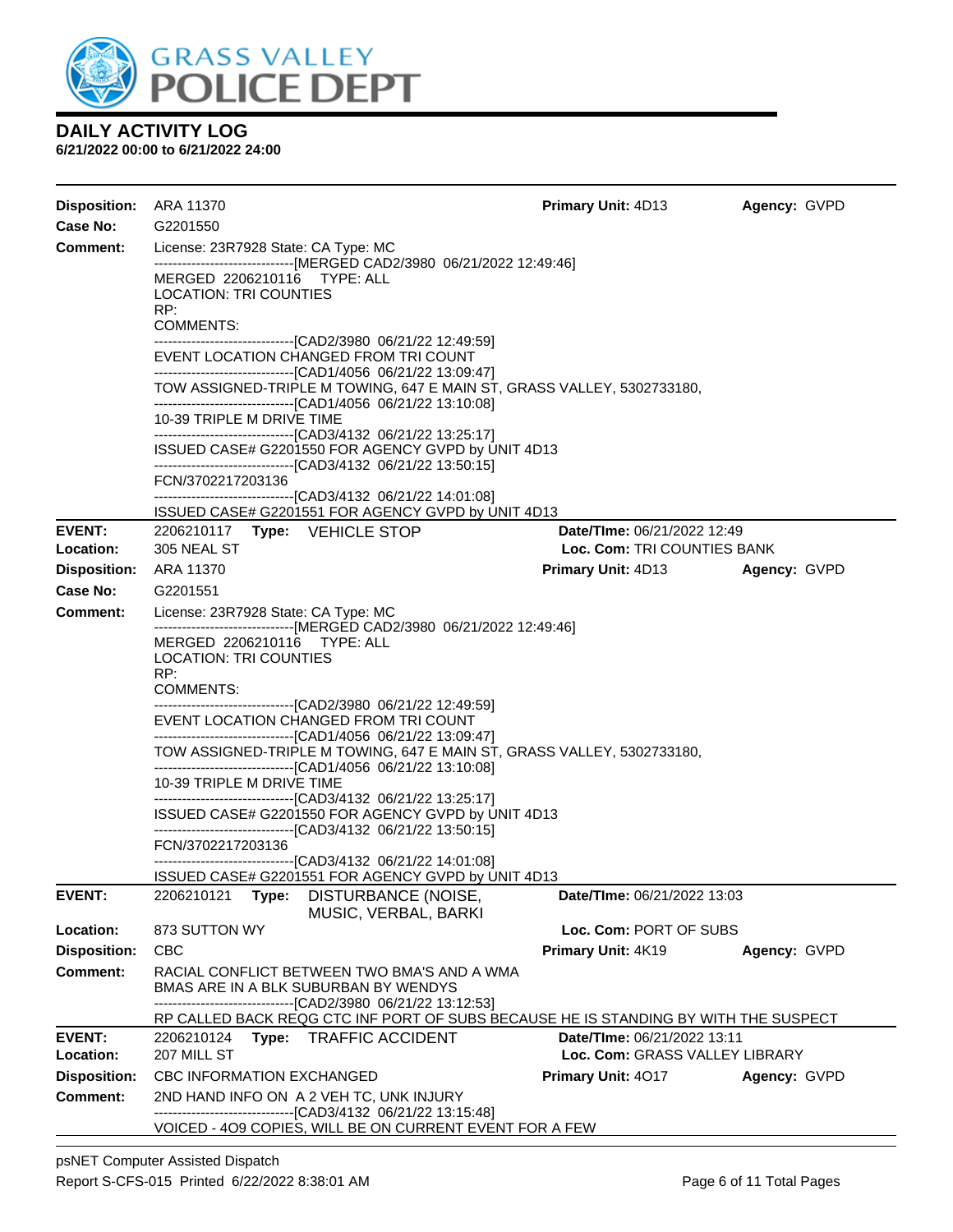

| <b>EVENT:</b>                    | 2206210125<br><b>MORGAN RANCH</b> | Type: | PUBLIC RELATION CONTACT                                                                                                                                                                                                                        | <b>Date/Time: 06/21/2022 13:14</b><br>Loc. Com: |              |
|----------------------------------|-----------------------------------|-------|------------------------------------------------------------------------------------------------------------------------------------------------------------------------------------------------------------------------------------------------|-------------------------------------------------|--------------|
| Location:<br><b>Disposition:</b> | <b>CBC</b>                        |       |                                                                                                                                                                                                                                                | Primary Unit: 4K19                              | Agency: GVPD |
| Comment:                         |                                   |       | RP REQ 10-21 REF RECENT 459'S IN THE AREA                                                                                                                                                                                                      |                                                 |              |
| <b>EVENT:</b>                    | 2206210127                        |       |                                                                                                                                                                                                                                                | Date/TIme: 06/21/2022 13:20                     |              |
|                                  |                                   | Type: | 911 UNKNOWN<br>(HANGUPS, ABAN'S)                                                                                                                                                                                                               |                                                 |              |
| <b>Location:</b>                 | 757 SUTTON WY                     |       |                                                                                                                                                                                                                                                | Loc. Com: WELLS FARGO                           |              |
| <b>Disposition:</b>              | CBC BSN C4                        |       |                                                                                                                                                                                                                                                | Primary Unit: 4K19                              | Agency: GVPD |
| Comment:                         | 911 OPEN LINE W STATIC            |       |                                                                                                                                                                                                                                                |                                                 |              |
|                                  |                                   |       | -------------------------[CAD1/4056_06/21/22 13:21:03]                                                                                                                                                                                         |                                                 |              |
| <b>EVENT:</b>                    | NEG ANSWER ON CALLBACK            |       | 2206210134 Type: CITIZEN ASSIST (CIVIL                                                                                                                                                                                                         | Date/TIme: 06/21/2022 14:03                     |              |
|                                  |                                   |       | STANDBY'S, LOCKOUT                                                                                                                                                                                                                             |                                                 |              |
| Location:                        | 1262 SUTTON WY                    |       |                                                                                                                                                                                                                                                | Loc. Com: HOSPITALITY HOUSE 530 271 7144        |              |
| <b>Disposition:</b>              | CBC 98T, CLEARED                  |       |                                                                                                                                                                                                                                                | Primary Unit: 4017                              | Agency: GVPD |
| <b>Comment:</b>                  | <b>CLEARANCE</b>                  |       |                                                                                                                                                                                                                                                |                                                 |              |
| <b>EVENT:</b>                    | 2206210144                        | Type: | <b>TRESPASS</b>                                                                                                                                                                                                                                | Date/TIme: 06/21/2022 14:42                     |              |
| Location:                        | 1005 SUTTON WY                    |       |                                                                                                                                                                                                                                                | Loc. Com: CVS                                   |              |
| <b>Disposition:</b>              |                                   |       | CBC ADV OF 602 FROM ENTIRE COMPLEX AREA                                                                                                                                                                                                        | Primary Unit: 4024                              | Agency: GVPD |
| <b>Comment:</b>                  |                                   |       | RP RPT'G FEMALE NAMED "SARAH" IS STILL CAUSING ISSUES/ SHE JUST WALKED INTO FLOUR GARDEN.<br>PER RP, MANAGER OF CVS WANTS TO MAKE A CITIZEN ARREST<br>WFA WEARING DRK TOP AND JEANS                                                            |                                                 |              |
| <b>EVENT:</b>                    | 2206210149                        | Type: | DISTURBANCE (NOISE,<br>MUSIC, VERBAL, BARKI                                                                                                                                                                                                    | Date/TIme: 06/21/2022 15:05                     |              |
| Location:                        | 692 FREEMAN LN # A                |       |                                                                                                                                                                                                                                                | Loc. Com: RALEYS                                |              |
| <b>Disposition:</b>              | CBC INFO PROVIDED                 |       |                                                                                                                                                                                                                                                | Primary Unit: 409                               | Agency: GVPD |
| <b>Comment:</b>                  |                                   |       | RP REQG 1021 REGARDING ONGOING ISSUES WITH THE SECURITY IN THE LOT HARRASSING HIM<br>WHENEVER HE EATS HIS CHICKEN TIKKA MASALA IN HIS CAR. SECURITY KEEPS ACCUSING HIM OF TRYING<br>TO MEET PROSTITUTES OR TRYING TO MEET FOR A DRUG EXCHANGE. |                                                 |              |
| <b>EVENT:</b>                    | 2206210151                        |       | Type: SUBJECT STOP                                                                                                                                                                                                                             | Date/TIme: 06/21/2022 15:11                     |              |
| <b>Disposition:</b>              | CBC WAS ADVISED OF WARRANT        |       |                                                                                                                                                                                                                                                | Primary Unit: 4K19                              | Agency: GVPD |
| <b>Comment:</b>                  |                                   |       |                                                                                                                                                                                                                                                |                                                 |              |
| <b>EVENT:</b>                    | 2206210153                        | Type: | <b>FRAUD</b>                                                                                                                                                                                                                                   | Date/TIme: 06/21/2022 15:21                     |              |
| Location:                        | 932 W MAIN ST # 51                |       |                                                                                                                                                                                                                                                | Loc. Com: ORCHARD HILL APARTMENTS               |              |
| <b>Disposition:</b>              | CBC FU TO CONTINUE                |       |                                                                                                                                                                                                                                                | Primary Unit: 4K19                              | Agency: GVPD |
| <b>Comment:</b>                  |                                   |       | RP IN THE GVPD LOBBY TO RPT MAIL FRAUD                                                                                                                                                                                                         |                                                 |              |
| <b>EVENT:</b>                    | 2206210159                        |       | Type: FOLLOWUP                                                                                                                                                                                                                                 | Date/TIme: 06/21/2022 15:34                     |              |
| Location:                        | 1025 IDAHO MARYLAND RD            |       |                                                                                                                                                                                                                                                | Loc. Com:                                       |              |
| <b>Disposition:</b>              | <b>CBC</b>                        |       |                                                                                                                                                                                                                                                | Primary Unit: 4024                              | Agency: GVPD |
| Comment:                         |                                   |       | -------------------------------[CAD3/4132_06/21/22 15:36:25]<br>EVENT LOCATION CHANGED FROM GOLD COUNTRY TOW                                                                                                                                   |                                                 |              |
| <b>EVENT:</b>                    | 2206210160                        | Type: | 911 UNKNOWN<br>(HANGUPS, ABAN'S)                                                                                                                                                                                                               | Date/TIme: 06/21/2022 15:36                     |              |
| Location:                        | 672 FREEMAN LN # A                |       |                                                                                                                                                                                                                                                | Loc. Com: PETCO                                 |              |
| <b>Disposition:</b>              | <b>HBD</b>                        |       |                                                                                                                                                                                                                                                | <b>Primary Unit:</b>                            | Agency: GVPD |
| <b>Comment:</b>                  | 911 ABANDON                       |       |                                                                                                                                                                                                                                                |                                                 |              |
|                                  | ***** EVENT CLOSED BY CAD1        |       | -------------------------[CAD1/4056 06/21/22 15:37:54]<br>C4 ON CALLBACK/ UNK REASON FOR CALL                                                                                                                                                  |                                                 |              |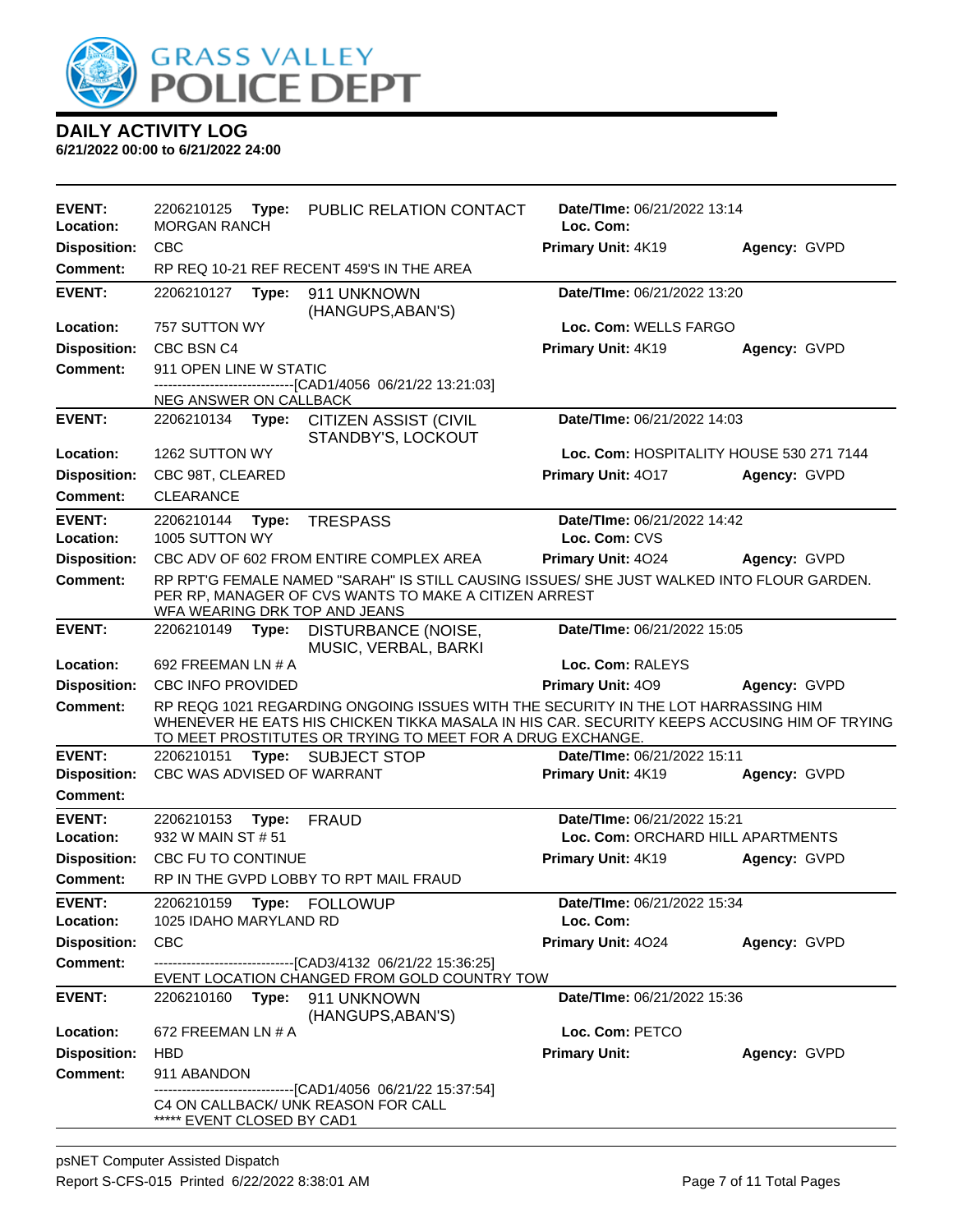

| <b>EVENT:</b><br>Location:       | 2206210164 Type:<br>880 SUTTON WY                           | THREATS                                                                                                                                                                                                                                        | Date/TIme: 06/21/2022 15:59<br>Loc. Com: WALGREENS                      |              |
|----------------------------------|-------------------------------------------------------------|------------------------------------------------------------------------------------------------------------------------------------------------------------------------------------------------------------------------------------------------|-------------------------------------------------------------------------|--------------|
| <b>Disposition:</b>              | <b>GOA</b>                                                  |                                                                                                                                                                                                                                                | <b>Primary Unit: 4024</b>                                               | Agency: GVPD |
| <b>Comment:</b>                  |                                                             | RP RPTG A TRANSIENT, YELLED AT RP AND WAS BEING "AGGRESSIVE" TOWARDS<br>WMA, BLK TANK TOP, DIRTY JEANS, CARRYING A SMALL BLK DOG, TATTOOS.<br>-------------------------------[CAD3/4132 06/21/22 16:01:13]<br>EVENT CALL TYPE CHANGED FROM THE |                                                                         |              |
| <b>EVENT:</b>                    | 2206210166<br>Type:                                         | ASSAULTS, BATTERY (415<br>PHYSICAL)                                                                                                                                                                                                            | Date/TIme: 06/21/2022 16:02                                             |              |
| Location:                        | 1912 NEVADA CITY HY                                         |                                                                                                                                                                                                                                                | Loc. Com: MOBILE GAS STATION                                            |              |
| <b>Disposition:</b>              | <b>CBC SEPERATED</b>                                        |                                                                                                                                                                                                                                                | <b>Primary Unit: 4024</b>                                               | Agency: GVPD |
| <b>Comment:</b>                  |                                                             | 911 CALLER RPTING A 415 PHYSICAL BTWN MALE AND XRAY                                                                                                                                                                                            |                                                                         |              |
|                                  | XRAY WEARING A PINK SHIRT.<br>WMA IS WEARING A WHITE SHIRT. |                                                                                                                                                                                                                                                |                                                                         |              |
|                                  |                                                             | BOTH WALKING TOWARDS THE END OF THE GAS STATION.                                                                                                                                                                                               |                                                                         |              |
|                                  |                                                             | --------------------------------[CAD2/3980 06/21/22 16:03:04]<br>ADD 911 RPTG THE SAME, MALE HIT THE FEMALE AND ANOTHER MALE IS TRYING TO SEPERATE<br>-------------------------------[CAD3/4132 06/21/22 16:03:54]                             |                                                                         |              |
|                                  |                                                             | UNKN IF ANY INJURY. UNKN WEAPONS. XRAY HALF KEEPS TRYING TO SIT DOWN PER RP.                                                                                                                                                                   |                                                                         |              |
|                                  |                                                             | --------------------------------[CAD2/3980 06/21/22 16:04:30]<br>MALE FEMALE ARE AT THE MOBILE STILL, FEMALE LSW PINK SHIRT                                                                                                                    |                                                                         |              |
|                                  |                                                             | ----------------------------------[CAD3/4132 06/21/22 16:04:47]                                                                                                                                                                                |                                                                         |              |
|                                  |                                                             | MALE CROSSING MAIN ST INFO BURGER KING.<br>--------------------------------[CAD2/3980 06/21/22 16:04:52]                                                                                                                                       |                                                                         |              |
|                                  |                                                             | MALE IS LEAVING ON FOOT TWRDS BURGER KING WHI THSIRT BLK B CAP DRK JEANS AND A BACK PACK                                                                                                                                                       |                                                                         |              |
|                                  |                                                             | -------------------------------[CAD2/3980 06/21/22 16:05:27]<br>SU WENT INTO THE BURGER KING P LOT                                                                                                                                             |                                                                         |              |
| <b>EVENT:</b>                    |                                                             | 2206210173 Type: ALCOHOL RELATED<br>(EXCEPTION OF DUI)                                                                                                                                                                                         | Date/TIme: 06/21/2022 16:11                                             |              |
| Location:                        | 570 FREEMAN LN                                              |                                                                                                                                                                                                                                                | Loc. Com: LES SCHWAB                                                    |              |
| <b>Disposition:</b>              |                                                             | CBC DRIVER WAS SOBER, PA WAS HBD                                                                                                                                                                                                               | <b>Primary Unit: 409</b>                                                | Agency: GVPD |
| <b>Comment:</b>                  |                                                             | RP RPTG MALE HBD AND DRIVING, IS AT THE ABOVE LOCATION, GETTING WORK DONE ON HIS VEH, RP CAN<br>SMELL ACLHOL ON THE MALE. VEH IS A SILVER CHEVY PICK UP WITH UNKN OUT OF STATE LIC: 9SBX76.                                                    |                                                                         |              |
| <b>EVENT:</b>                    | 2206210176                                                  | Type: WELFARE CHECK                                                                                                                                                                                                                            | Date/TIme: 06/21/2022 16:15<br>Loc. Com:                                |              |
| Location:<br><b>Disposition:</b> | 160 GLENBROOK DR<br><b>CBC</b>                              |                                                                                                                                                                                                                                                | Primary Unit: 4K19                                                      | Agency: GVPD |
| <b>Comment:</b>                  |                                                             | --------------------------------[CAD1/4056 06/21/22 16:16:12]                                                                                                                                                                                  |                                                                         |              |
|                                  |                                                             | EVENT LOCATION CHANGED FROM 160 GLENBROOK                                                                                                                                                                                                      |                                                                         |              |
| <b>EVENT:</b>                    | 2206210179<br>Type:                                         | ANIMALS (ABUSE, LOOSE,<br>FOUND, INJURED)                                                                                                                                                                                                      | Date/TIme: 06/21/2022 16:22                                             |              |
| Location:                        | 556 FREEMAN LN                                              |                                                                                                                                                                                                                                                | Loc. Com: GRASS VALLEY ANIMAL CONTROL                                   |              |
| <b>Disposition:</b>              | <b>CBC</b>                                                  |                                                                                                                                                                                                                                                | Primary Unit: 4024                                                      | Agency: GVPD |
| <b>Comment:</b>                  |                                                             | RP HAS A LOOSE DOG, WANTS TO TAKE IT TO THE SHELTER, NOBODY IS AT THE SHELTER. REQ 10-21.                                                                                                                                                      |                                                                         |              |
| <b>EVENT:</b><br>Location:       | 2206210183<br>Type:<br>129 S AUBURN ST                      | <b>ALL OTHERS</b>                                                                                                                                                                                                                              | Date/TIme: 06/21/2022 16:33<br>Loc. Com: GRASS VALLEY POLICE DEPARTMENT |              |
| <b>Disposition:</b>              | <b>CBC</b>                                                  |                                                                                                                                                                                                                                                | Primary Unit: 4017                                                      | Agency: GVPD |
| <b>Comment:</b>                  |                                                             | -------------------------------[CAD1/4056 06/21/22 16:35:31]<br>EVENT LOCATION CHANGED FROM GVPD                                                                                                                                               |                                                                         |              |
| <b>EVENT:</b>                    |                                                             | 2206210185 Type: WELFARE CHECK                                                                                                                                                                                                                 | Date/TIme: 06/21/2022 16:42                                             |              |
| Location:                        | 255 S AUBURN ST                                             |                                                                                                                                                                                                                                                | Loc. Com: VETERANS BUILDING                                             |              |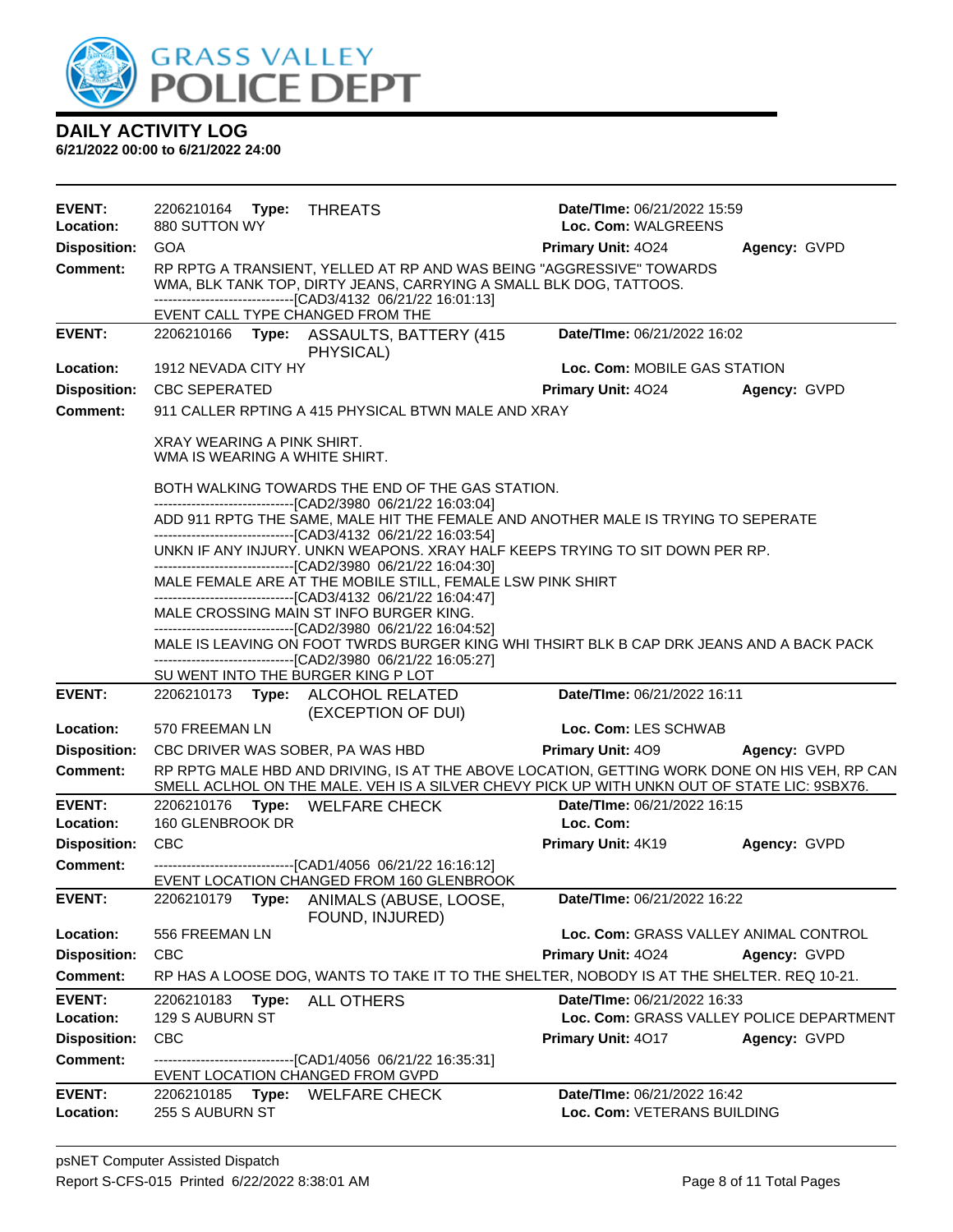

| <b>Disposition:</b> | CBC 98T, SHE IS C4                                                                                                                                                                                                                                                                      |       |                                                                                                                                                                                                                                                                                                                                                                                        | Primary Unit: 4017                                  | Agency: GVPD |
|---------------------|-----------------------------------------------------------------------------------------------------------------------------------------------------------------------------------------------------------------------------------------------------------------------------------------|-------|----------------------------------------------------------------------------------------------------------------------------------------------------------------------------------------------------------------------------------------------------------------------------------------------------------------------------------------------------------------------------------------|-----------------------------------------------------|--------------|
| <b>Comment:</b>     | MOST OF TODAY, UNKN ISSUE.                                                                                                                                                                                                                                                              |       | RP REQ WELCHECK ON A TRANSIENT XRAY WHO'S BEEN LAYING ON THE SIDE OF THE BUILDING FOR                                                                                                                                                                                                                                                                                                  |                                                     |              |
| <b>EVENT:</b>       | 2206210186                                                                                                                                                                                                                                                                              | Type: | <b>DRUGS (ANY NARCOTIC</b><br><b>RELATED OFFENSE)</b>                                                                                                                                                                                                                                                                                                                                  | Date/TIme: 06/21/2022 16:43                         |              |
| <b>Location:</b>    | 155 GLASSON WY                                                                                                                                                                                                                                                                          |       |                                                                                                                                                                                                                                                                                                                                                                                        | Loc. Com: SIERRA NEVADA MEMORIAL<br><b>HOSPITAL</b> |              |
| <b>Disposition:</b> | <b>RPT</b>                                                                                                                                                                                                                                                                              |       |                                                                                                                                                                                                                                                                                                                                                                                        | Primary Unit: 409                                   | Agency: GVPD |
| Case No:            | G2201552                                                                                                                                                                                                                                                                                |       |                                                                                                                                                                                                                                                                                                                                                                                        |                                                     |              |
| Comment:            |                                                                                                                                                                                                                                                                                         |       | SECURITY HAS HEROIN THAT CAME IN WITH A PATIENT, REQG PICK UP AT THE ER<br>-------------------------------[CAD1/4056_06/21/22 17:03:42]                                                                                                                                                                                                                                                |                                                     |              |
|                     |                                                                                                                                                                                                                                                                                         |       | ISSUED CASE# G2201552 FOR AGENCY GVPD by UNIT 4O9                                                                                                                                                                                                                                                                                                                                      |                                                     |              |
| <b>EVENT:</b>       |                                                                                                                                                                                                                                                                                         |       | 2206210187 Type: SUSPICIOUS CIRCUMSTANCE<br>(VEHICLE, PERSON                                                                                                                                                                                                                                                                                                                           | Date/TIme: 06/21/2022 16:45                         |              |
| Location:           | 304 SUTTON WY #8                                                                                                                                                                                                                                                                        |       |                                                                                                                                                                                                                                                                                                                                                                                        | Loc. Com:                                           |              |
| <b>Disposition:</b> | UTL                                                                                                                                                                                                                                                                                     |       |                                                                                                                                                                                                                                                                                                                                                                                        | <b>Primary Unit: 4024</b>                           | Agency: GVPD |
| <b>Comment:</b>     |                                                                                                                                                                                                                                                                                         |       | RP RPTG A MALE, CLAIMING TO BE PG&E, KNOCKING ON DOORS, ASKING TENANTS TO SEE THEIR PG&E<br>BILLS AND FOR THEIR SOCIAL SECURITY NUMBERS. RP IS THE OWNER OF THE APT COMPLEX, WAS<br>NOTIFIED OF SITUATION BY LISTED VI/TENANT. SUS MALE IS STILL ON THE PROPERTY.<br>-------------------------------[CAD2/3980 06/21/22 16:46:28]<br>ADD RPT FROM #8 RPTG THE SAME. DESC BMA BLU SHIRT |                                                     |              |
| <b>EVENT:</b>       |                                                                                                                                                                                                                                                                                         |       | 2206210198    Type: 911    UNKNOWN                                                                                                                                                                                                                                                                                                                                                     | Date/TIme: 06/21/2022 17:06                         |              |
|                     |                                                                                                                                                                                                                                                                                         |       | (HANGUPS, ABAN'S)                                                                                                                                                                                                                                                                                                                                                                      |                                                     |              |
| Location:           | 420 MARSHALL ST                                                                                                                                                                                                                                                                         |       |                                                                                                                                                                                                                                                                                                                                                                                        | Loc. Com:                                           |              |
| <b>Disposition:</b> | <b>HBD</b>                                                                                                                                                                                                                                                                              |       |                                                                                                                                                                                                                                                                                                                                                                                        | <b>Primary Unit:</b>                                | Agency: GVPD |
| <b>Comment:</b>     | ***** EVENT CLOSED BY CAD2                                                                                                                                                                                                                                                              |       | 911 ACCIDENTAL FROM WATCH C4                                                                                                                                                                                                                                                                                                                                                           |                                                     |              |
| <b>EVENT:</b>       |                                                                                                                                                                                                                                                                                         |       | 2206210199 Type: ABANDONED VEHICLES                                                                                                                                                                                                                                                                                                                                                    | Date/TIme: 06/21/2022 17:08                         |              |
| Location:           | MILL ST/FRENCH AV                                                                                                                                                                                                                                                                       |       |                                                                                                                                                                                                                                                                                                                                                                                        | Loc. Com:                                           |              |
| <b>Disposition:</b> | <b>WA</b>                                                                                                                                                                                                                                                                               |       |                                                                                                                                                                                                                                                                                                                                                                                        | Primary Unit: 4024                                  | Agency: GVPD |
| <b>Comment:</b>     | UNK LP                                                                                                                                                                                                                                                                                  |       | RP RPTG ABAN VEH RIGHT ABOVE THE NEW EL FAVORITO. VEH DESC DRK COLORED 4D SMALLER SUV                                                                                                                                                                                                                                                                                                  |                                                     |              |
| <b>EVENT:</b>       | 2206210205                                                                                                                                                                                                                                                                              |       | Type: WELFARE CHECK                                                                                                                                                                                                                                                                                                                                                                    | Date/TIme: 06/21/2022 17:23                         |              |
| Location:           | 126 W BERRYHILL DR #402                                                                                                                                                                                                                                                                 |       |                                                                                                                                                                                                                                                                                                                                                                                        | Loc. Com: BERRYHILL APARTMENTS                      |              |
| <b>Disposition:</b> | CBC                                                                                                                                                                                                                                                                                     |       |                                                                                                                                                                                                                                                                                                                                                                                        | Primary Unit: 4K19                                  | Agency: GVPD |
| <b>Comment:</b>     | RP REQG CHECK ON 10YR OLD IN THE RES BECAUSE THE PARENTS SMOKE LOTS OF MARIJUANA AND RP<br>CONCERNED WITH THE CHILD. RP STATING TODAY MORE SMOKING IS HAPPENING THEN NORMAL WITH<br>ALL THE WINDOWS SHUT. RP REQG TO BE ANON<br>------------------------------[4K19/MDT 06/21/22 17:51] |       |                                                                                                                                                                                                                                                                                                                                                                                        |                                                     |              |
|                     |                                                                                                                                                                                                                                                                                         |       | CONTACT MADE WITH FATHER AND CHILD WHO WERE CODE 4. 21 CONTACT MADE WITH CPS PRIOR TO LE<br>ARRIVAL WHO WAS NOTIFIED OF THE CIRCUMSTANCES.                                                                                                                                                                                                                                             |                                                     |              |
| <b>EVENT:</b>       | 2206210222                                                                                                                                                                                                                                                                              |       | Type: DISTURBANCE (NOISE,<br>MUSIC, VERBAL, BARKI                                                                                                                                                                                                                                                                                                                                      | Date/TIme: 06/21/2022 18:21                         |              |
| Location:           | 1145 SUTTON WY                                                                                                                                                                                                                                                                          |       |                                                                                                                                                                                                                                                                                                                                                                                        | Loc. Com: GOODWILL P LOT                            |              |
| <b>Disposition:</b> | <b>RPT</b>                                                                                                                                                                                                                                                                              |       |                                                                                                                                                                                                                                                                                                                                                                                        | Primary Unit: 4024                                  | Agency: GVPD |
| <b>Case No:</b>     | G2201553                                                                                                                                                                                                                                                                                |       |                                                                                                                                                                                                                                                                                                                                                                                        |                                                     |              |
| <b>Comment:</b>     | DOT. OCCURED 3 AGO                                                                                                                                                                                                                                                                      |       | RP RPTG MALE PLEASURING HIMSELF IN A BLU PRIUS 7CIE760, RP TOOK A PHOTO AND THE SU LEFT UNK<br>-------------------------[CAD1/4056_06/21/22 18:44:47]                                                                                                                                                                                                                                  |                                                     |              |
|                     | 4024 HANDLING                                                                                                                                                                                                                                                                           |       | -------------------------------[CAD1/4056 06/21/22 18:53:14]<br>ISSUED CASE# G2201553 FOR AGENCY GVPD by UNIT 4O24                                                                                                                                                                                                                                                                     |                                                     |              |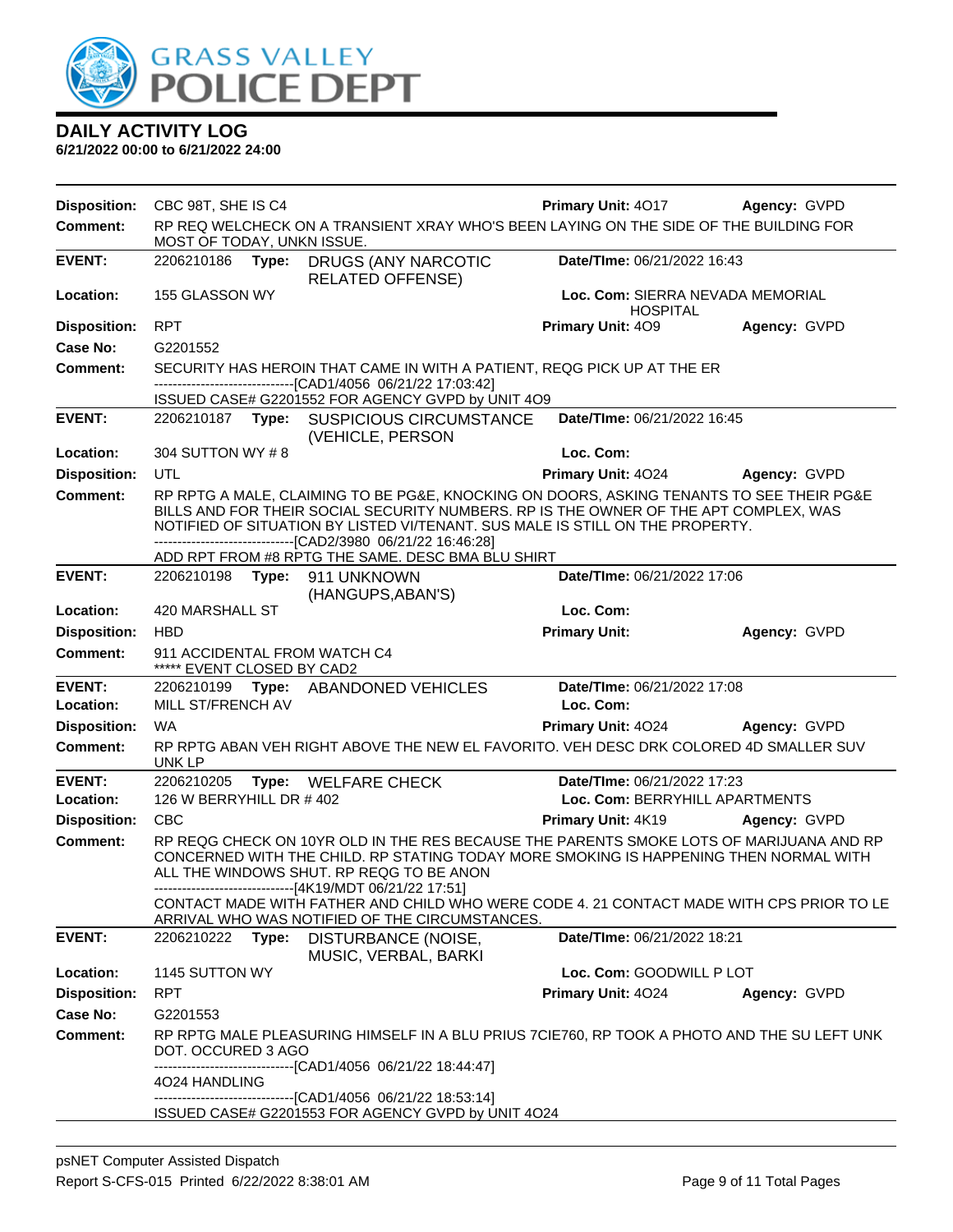

| <b>EVENT:</b>                   | 2206210223<br>Type: 911 UNKNOWN<br>(HANGUPS, ABAN'S)                                                                                             | Date/TIme: 06/21/2022 18:32              |              |
|---------------------------------|--------------------------------------------------------------------------------------------------------------------------------------------------|------------------------------------------|--------------|
| <b>Location:</b>                | LAT: 39.20227600 LONG: -121.064229                                                                                                               | Loc. Com:                                |              |
| <b>Disposition:</b>             | <b>HBD</b>                                                                                                                                       | <b>Primary Unit:</b>                     | Agency: GVPD |
| Comment:                        | 911 OPEN LINE WHILE DRIVING                                                                                                                      |                                          |              |
|                                 | ------------------------[CAD3/4106_06/21/22_18:33:18]<br>HIST W NUMBER OF RP REPORTING 415'S AT 275 DORSEY DRIVE                                 |                                          |              |
|                                 | -------------------------------[CAD3/4106_06/21/22 18:33:20]                                                                                     |                                          |              |
|                                 | VM LEFT                                                                                                                                          |                                          |              |
| <b>EVENT:</b>                   | ***** EVENT CLOSED BY CAD1<br>2206210225 Type: 911 UNKNOWN                                                                                       | Date/TIme: 06/21/2022 18:57              |              |
|                                 | (HANGUPS, ABAN'S)                                                                                                                                |                                          |              |
| Location:                       | 740 SO AUBURN ST # 2                                                                                                                             | Loc. Com:                                |              |
| <b>Disposition:</b>             | HBD LOG PER 4015                                                                                                                                 | <b>Primary Unit:</b>                     | Agency: GVPD |
| <b>Comment:</b>                 | 911 ASKING FOR NUMBER TO NETFLIX. PER RP MEANT TO CALL 411 NOT 911<br>***** EVENT CLOSED BY CAD3 WITH COMMENT-LOG PER 4015                       |                                          |              |
| <b>EVENT:</b>                   | 2206210228 Type: ABANDONED VEHICLES                                                                                                              | Date/TIme: 06/21/2022 19:26              |              |
| Location:                       | <b>HENDERSON ST/RACE ST</b>                                                                                                                      | Loc. Com:                                |              |
| <b>Disposition:</b>             | RPT VEHICLE STORAGE REPORT TAKEN                                                                                                                 | <b>Primary Unit: 4R6</b>                 | Agency: GVPD |
| <b>Case No:</b>                 | G2201554                                                                                                                                         |                                          |              |
| Comment:                        | -------------------------------[CAD3/4106 06/21/22 19:27:59]<br>EVENT LOCATION CHANGED FROM HENDERSON / RACE                                     |                                          |              |
|                                 | -------------------------------[CAD1/3753_06/21/22 19:29:45]                                                                                     |                                          |              |
|                                 | TOW ASSIGNED-GOLD COUNTRY TOW, 1025 IDAHO MARYLAND DR, GRASS VALLEY, 5309555653,<br>-------------------------------[CAD1/3753_06/21/22_19:29:55] |                                          |              |
|                                 | 10-39 GOLD COUNTRY/ENRT                                                                                                                          |                                          |              |
|                                 | -------------------------------[CAD3/4106_06/21/22 19:48:10]<br>ISSUED CASE# G2201554 FOR AGENCY GVPD by UNIT 4R6                                |                                          |              |
| <b>EVENT:</b>                   | 2206210233 Type: PROPERTY LOST OR FOUND                                                                                                          | Date/TIme: 06/21/2022 19:36              |              |
| Location:                       | 113 COMSTOCK CT                                                                                                                                  | Loc. Com:                                |              |
| <b>Disposition:</b>             | <b>CBC RP WILL HANDLE</b>                                                                                                                        | <b>Primary Unit: 4022</b>                | Agency: GVPD |
| Comment:                        | 911 CALLER RPTS FOUND BICYCLE, UNK COLOR ON THE DORSEY SIDE OF THE CONDO.                                                                        |                                          |              |
| <b>EVENT:</b>                   | 2206210236<br>Type: VEH CITES, VIN, TOWS, DUI                                                                                                    | <b>Date/Time: 06/21/2022 20:18</b>       |              |
| <b>Location:</b>                | <b>GATES PL</b>                                                                                                                                  | Loc. Com:                                |              |
| <b>Disposition:</b>             | CBC                                                                                                                                              | <b>Primary Unit: 4R6</b>                 | Agency: GVPD |
| <b>Comment:</b>                 | OUT W/2                                                                                                                                          |                                          |              |
| <b>EVENT:</b>                   | 2206210240<br><b>Type: VEHICLE STOP</b>                                                                                                          | Date/TIme: 06/21/2022 20:50              |              |
| Location:                       | IDAHO MARYLAND RD/SCANDLING AV<br><b>CBC</b>                                                                                                     | Loc. Com:                                |              |
| <b>Disposition:</b><br>Comment: | License: 4WGL932                                                                                                                                 | <b>Primary Unit: 4R6</b>                 | Agency: GVPD |
|                                 | ------------------------[CAD3/4106 06/21/22 20:51:15]                                                                                            |                                          |              |
|                                 | EVENT LOCATION CHANGED FROM IDAHO MARYLAND RD/ SCANDLING AV                                                                                      |                                          |              |
| <b>EVENT:</b><br>Location:      | 2206210244<br>Type: VEHICLE STOP<br>SAFEWAY PARKING LOT                                                                                          | Date/TIme: 06/21/2022 21:12<br>Loc. Com: |              |
| <b>Disposition:</b>             | <b>WA</b>                                                                                                                                        | Primary Unit: 4015                       | Agency: GVPD |
| <b>Comment:</b>                 | License: 7RXN1Y                                                                                                                                  |                                          |              |
| <b>EVENT:</b>                   | 2206210247<br>Type:<br>ANIMALS (ABUSE, LOOSE,                                                                                                    | Date/TIme: 06/21/2022 21:34              |              |
|                                 | FOUND, INJURED)                                                                                                                                  |                                          |              |
| Location:                       | 275 DORSEY DR                                                                                                                                    | Loc. Com: AT 1ST SET OF APTS             |              |
| <b>Disposition:</b>             | CBC OWNERS WITH DOGS                                                                                                                             | Primary Unit: 4022                       | Agency: GVPD |